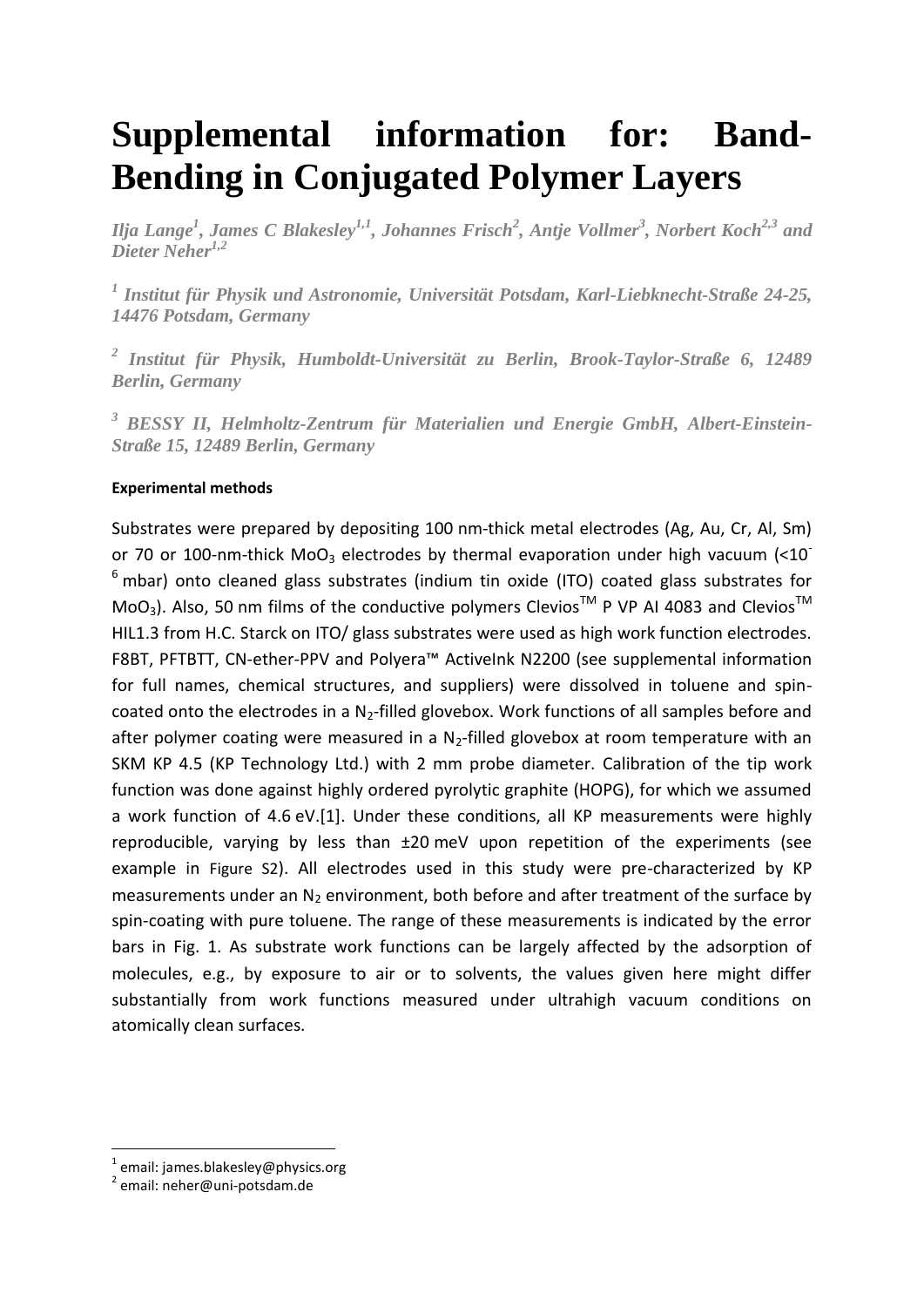

poly(9,9 -dioctylfluorene-alt-benzothiadiazole) [F8BT], supplied by Dr. S. Janietz, Fraunhofer Institute IAP Potsdam. Molecular weights:  $M_w$ 46,500 g/mol;  $M_n$  23,700 g/mol (measured by GPC).



poly(oxa-1,4-phenylene-1,2-(1-cyano)-ethylene-2,5-dioctyloxi-1,4-phenylene-1,2-(2-cyano) ethylene-1,4-phenylene [CN-ether-PPV], supplied by Prof. H.-H. Hoerhold, Universität Jena.



poly{[N,N9-bis(2-octyldodecyl)-naphthalene-1,4,5,8-bis(dicarboximide)-2,6-diyl]-alt-5,59- (2,29-bithiophene)} [p(NDI2OD-T2); Polyera ActivInk™ N2200], supplied by Z. Chen and A. Facchetti (Northwestern University and Polyera)



poly[(9,9-dioctylfluorenyl-2,7-diyl)-alt-5,5- (40,70-di-2-thienyl-20,10,30-benzothiadiazole) [PFTBTT], supplied by Dr. S. Janietz, Fraunhofer Institute IAP Potsdam. Molecular weights:  $M_w$ 11,500g/mol;  $M_n$  5,900 g/mol (measured by GPC).

**Figure S1** Chemical structures of the four semiconducting polymers



<span id="page-1-0"></span>Figure S2 Work function of Polyera ActivInk N2200 as a function of thickness on Al electrode, demonstrating the high reproducibility of the experiment. Films were prepared by dilution of three different master solutions to the required concentration before spin coating. Solutions 1 and 2 (3.5 g/l and 15 g/l in toluene) were prepared on the same day and spin coated on the same batch of substrates. Solution 3 (12 g/l in toluene) was prepared on a different day and spin coated onto a separate batch of substrates. A variation of less than 20meV was seen between solutions. The inset shows the same data on a smaller scale. *d* = 0 corresponds to measured Al electrode work functions.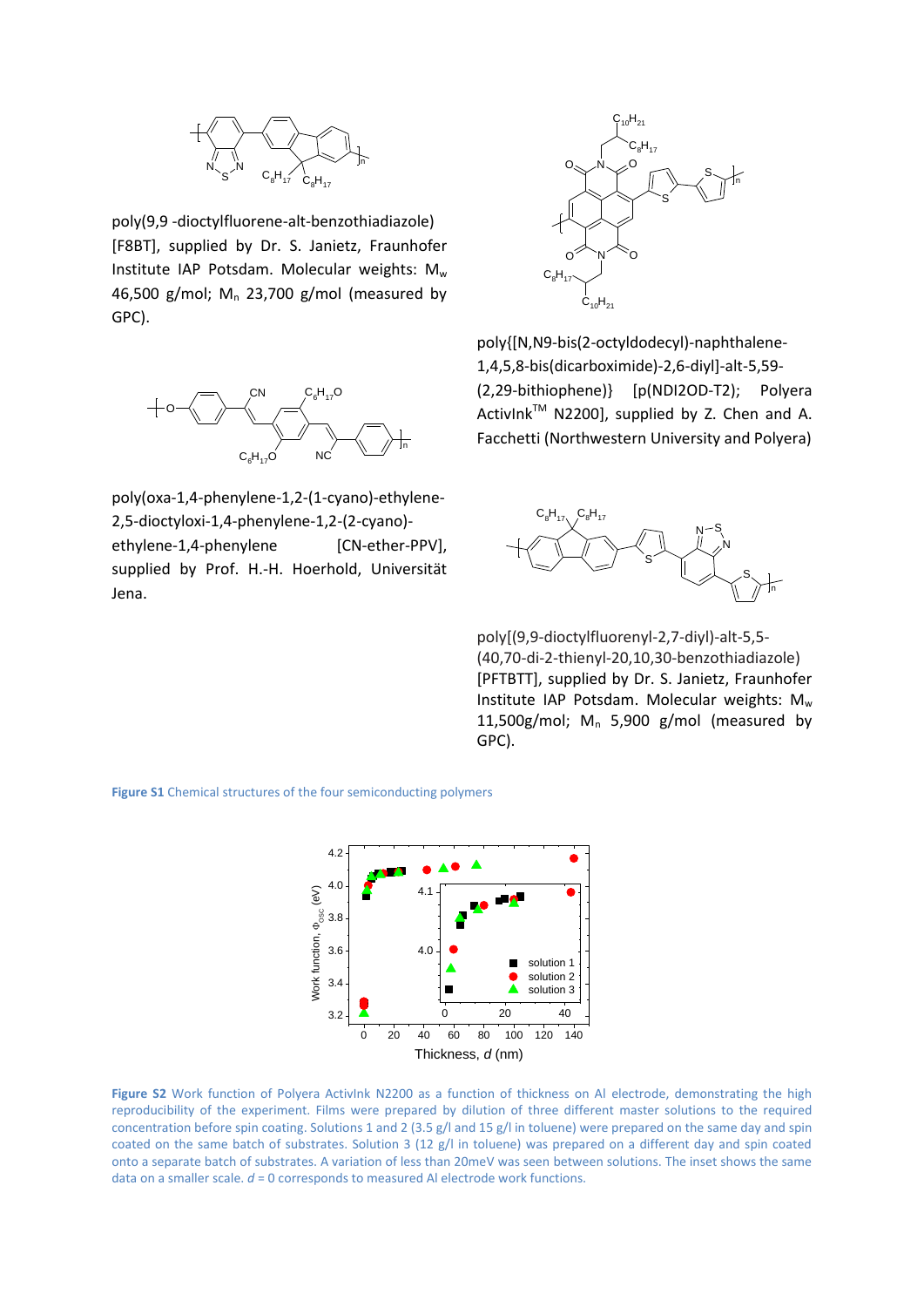

Figure S3 Polymer work functions as a function of thickness for a) F8BT, b) PFTBTT, c) CN-ether-PPV and d) N2200 (symbols) fitted using an exponential model DOS (solid curves). The solid and dashed curves on the right show the bestfitting model DOS using both Gaussian and exponential models (scale on top axis). Horizontal blue lines show the nominal HOMO onset measured by photoemission spectroscopy (solid line) and the approximate LUMO onset estimated by subtracting the visible absorption maximum from the HOMO onset (dotted line).